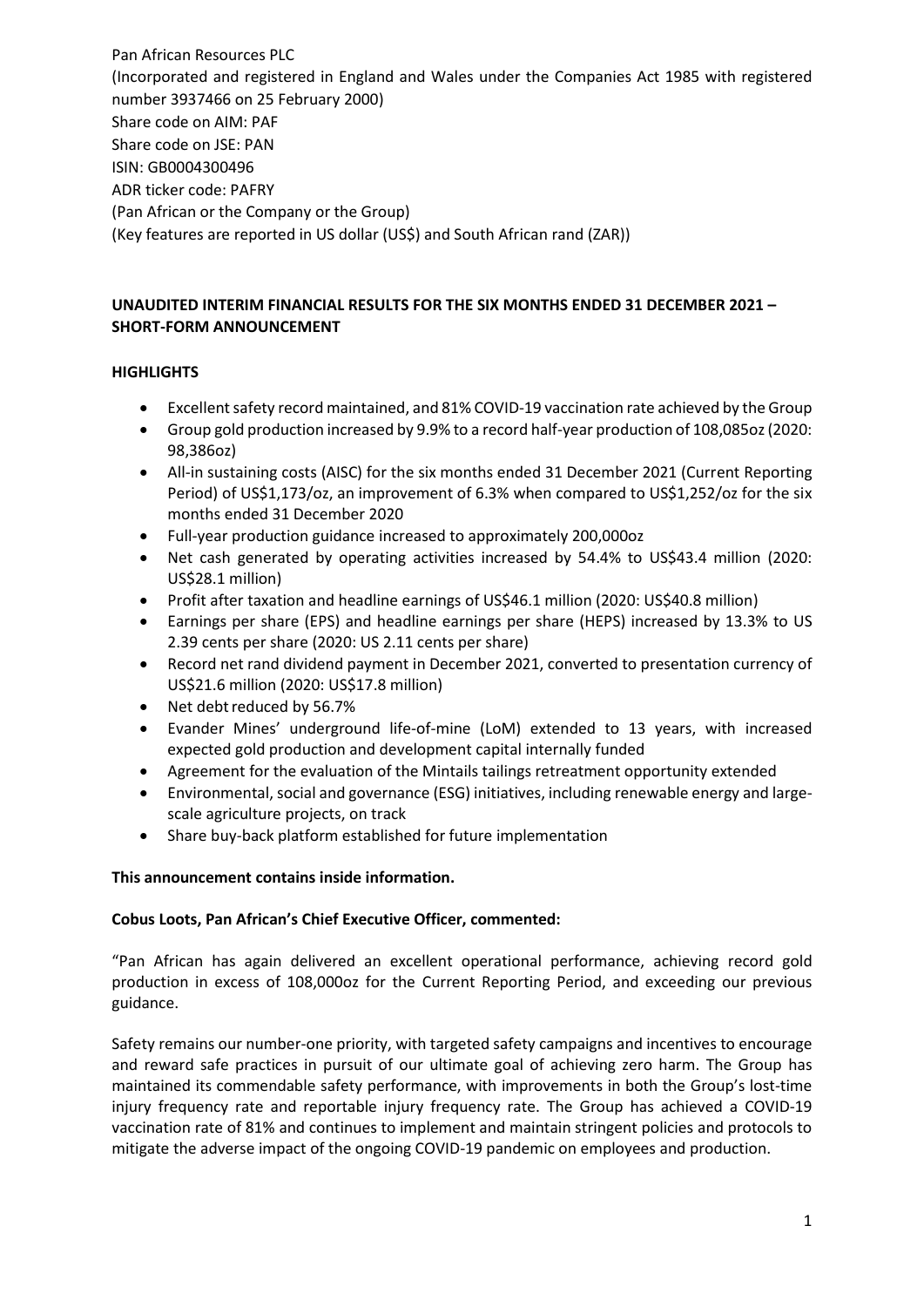Group AISC was US\$1,173/oz for the Current Reporting Period, which is in line with our target AISC of approximately US\$1,200/oz for the year ending 30 June 2022.

Net cash generated by operating activities increased by 54.4%, together with a 13.3% increase in EPS and HEPS.

The reduction in the Group's net senior debt to US\$23.9 million represents a 60.1% decrease relative to the outstanding net senior debt at 31 December 2020, notwithstanding the payment of a record final rand dividend for the June 2021 financial year.

Barberton Mines produced 49,117oz of gold for the Current Reporting Period, and is on track to achieve full-year production guidance of approximately 100,000oz. We are expecting an improved performance from the Elikhulu Tailings Retreatment Plant during the second half of the financial year, where production was adversely impacted as a result of inclement weather conditions experienced during November and December 2021.

Evander Mines' 8 Shaft (8 Shaft) pillar delivered an excellent performance during the Current Reporting Period, again demonstrating the potential of this operation. Elevated grades and improved mining rates, as a result of improved face availability, increased production from the pillar and surface sources by 72.5% to 33,068oz for the Current Reporting Period.

Following the reprioritised capital programme, as announced in the Group's 2021 final results, work continues in preparation for the commencement of mining 8 Shaft's 2 Decline on 24 Level. Mining from this level is anticipated to commence in the 2023 financial year, as the current pillar mining reaches completion. The board has now also approved the development capital for Evander Mines' 25 and 26 Level project, which is expected to increase the LoM for 8 Shaft to 13 years, with expected annual production from these levels of approximately 65,000oz.

At Barberton Mines' Royal Sheba project, development work is ongoing. Project Dibanisa, which effectively connects the underground workings of the Fairview and Sheba Mines, is also progressing on schedule and will reduce the operational cost of underground operations.

At Mintails, the definitive feasibility study on Mogale Gold's tailings storage facilities (TSFs) is being finalised, and we look forward to communicating the results of this study in due course.

At the end of last year, the Group announced the conditional acquisition of one of the last remaining large-scale gold tailings resources available in South Africa; the Blyvoor Gold TSFs (Blyvoor assets). This acquisition has the potential of further building on the Group's track record of successfully bringing tailings retreatment operations to fruition. An independent fatal flaw assessment and gap analysis has commenced on the Blyvoor assets, with this study expected to be completed by April 2022.

The 9.975MW solar photovoltaic (PV) renewable energy plant at Evander Mines is on track to be commissioned in March 2022, following minor delays due to port disruptions and inclement weather. This plant, which will be delivered on budget, will be one of the first of its kind in the South African mining sector and demonstrates our commitment to sustainable energy solutions, with the benefits of cost savings and certainty of power supply. A feasibility study to expand the solar PV renewable energy plant to 21.98MW is underway, with the additional capacity designated for Evander Mines' underground growth projects. A feasibility study for a similar-size solar PV renewable energy plant at Barberton Mines has been completed, with environmental permitting and detailed engineering design work progressing to plan and, in conjunction with several other advanced ESG projects, these plants will contribute to underpinning the Group's profitability and sustainability in the longer term.

The Group is on track to produce approximately 200,000oz of gold for the financial year ending 30 June 2022, in line with our increased production guidance. We are committed to continuing to create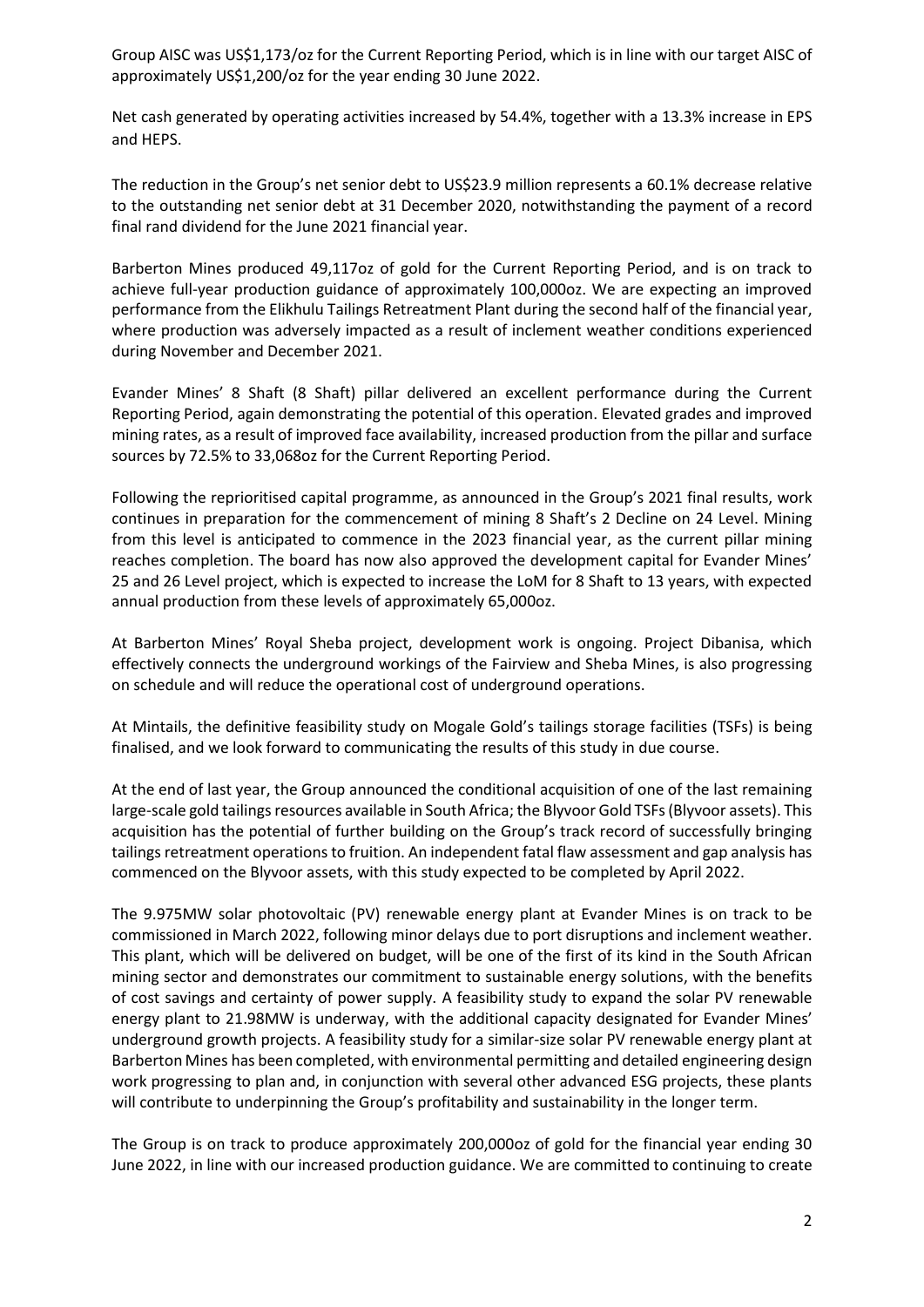value for our stakeholders by positioning Pan African as a sustainable, safe, high-margin and long-life gold producer with an attractive pipeline of growth projects."

#### **DIRECTORS' RESPONSIBILITY**

The information in this announcement has been extracted from the unaudited interim financial results for the six months ended 31 December 2021. The short-form announcement has not been reviewed by the Company's auditors. The unaudited interim financial results have been prepared under the supervision of the financial director, Deon Louw. This short-form announcement is the responsibility of the directors of Pan African and is only a summary of the information contained in the full announcement which was released on SENS on 16 February 2022.

Any investment decisions should be based on the full announcement and the Group's detailed operational and financial summaries.

#### **AVAILABILITY OF FULL ANNOUNCEMENT**

The full announcement is accessible via the JSE link at <https://senspdf.jse.co.za/documents/2022/jse/isse/pan/INT2021.pdf> and via the Company's website at [https://www.panafricanresources.com/wp-content/uploads/Pan-](https://www.panafricanresources.com/wp-content/uploads/Pan-African-Resources-interim-results-SENS-announcement-2021.pdf)[African-Resources-interim-results-SENS-announcement-2021.pdf](https://www.panafricanresources.com/wp-content/uploads/Pan-African-Resources-interim-results-SENS-announcement-2021.pdf)

Copies of the full announcement may also be requested by emailing [ExecPA@paf.co.za](mailto:ExecPA@paf.co.za) and electronically via the sponsor (sponsor@questco.co.za) at no charge during business hours.

*The Company has a dual primary listing on the JSE in South Africa and the AIM market of the London Stock Exchange, a secondary listing on the A2X Markets as well as a sponsored Level 1 ADR programme in the USA through the Bank of New York Mellon.*

Rosebank

16 February 2022

For further information on Pan African, please visit the Company's website at

[www.panafricanresources.com](http://www.panafricanresources.com/)

| Corporate information                      |                              |
|--------------------------------------------|------------------------------|
| <b>Corporate office</b>                    | <b>Registered Office</b>     |
| The Firs Office Building                   | Suite 31                     |
| 2nd Floor, Office 204                      | Second Floor                 |
| <b>Corner Cradock and Biermann Avenues</b> | 107 Cheapside                |
| Rosebank, Johannesburg                     | London                       |
| South Africa                               | EC2V 6DN                     |
| Office: +27 (0) 11 243 2900                | United Kingdom               |
| info@paf.co.za                             | Office: +44 (0) 20 7796 8644 |
| <b>Chief executive officer</b>             | <b>Financial director</b>    |